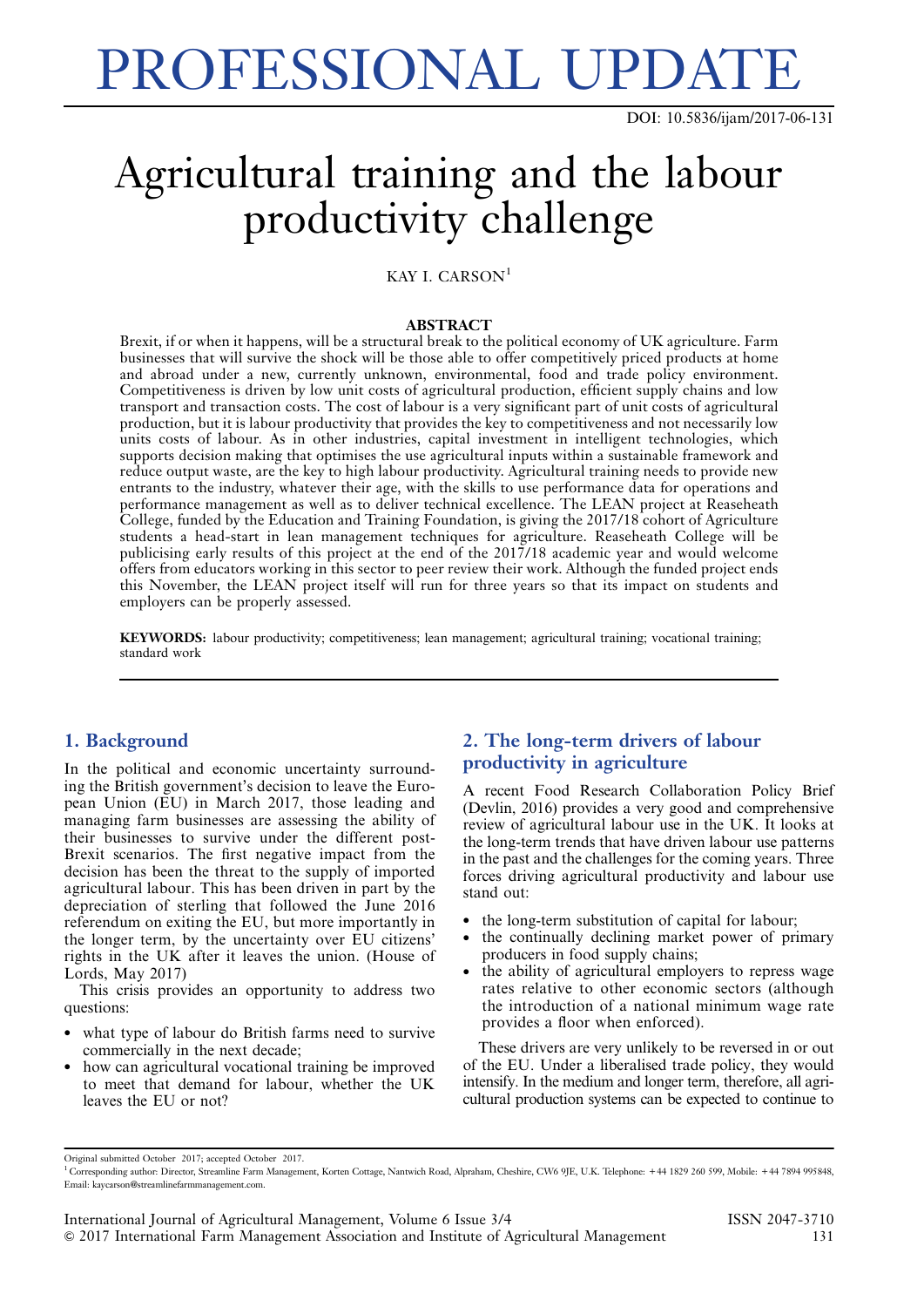see increased substitution of capital for labour, including increased use of intelligent technologies. The higher agricultural wages are relative to the value of output, the faster that substitution can be expected to be. In other words, demand for agricultural labour is likely to fall over time unless additional land is brought into agricultural production.

Production systems that currently depend on relatively low wages to be profitable, face the challenge of accessing a suitable labour pool in the short-term if migration flows are restricted in the UK after Brexit. In the medium and longer terms and to a lesser or greater degree, production will move to countries where wage rates are competitive. These sectors are the currently trade-protected, but non-subsidised sectors of horticulture, fruit, pigs and poultry production. Employed labour accounts for a higher share of total hours worked on these farms, compared to its share on other crop or livestock farms. (Total hours worked include employed labour and unpaid family labour).

Production systems that are less dependent on relatively low wages to be profitable – arable, dairy, beef and sheep production – will face a more traditional challenge to their commercial survival; this challenge is lack of competitiveness relative to imported products at home and in overseas markets. If our current trading arrangements with the EU and the rest of the world are disrupted, the costs of trading will increase – the mitigation for this threat is a reduction in unit costs of production. The good news is that these sectors have considerable efficiency gains to make through increased capital investment in intelligent technologies which support data-driven decision making and the management of those technologies. Brexit could be the wake-up call for businesses to target and achieve total factor productivity gains through capital investment and improved management. The investment will increase labour productivity by optimising the use agricultural inputs within a sustainable framework and reducing output waste, rather than just substituting capital for labour, simply mechanising routine tasks.

#### 3. What type of labour will agriculture need in the coming decade?

If British agriculture is to succeed commercially in a policy environment which is likely to be less protective than the EU's common agricultural policy, farm businesses need to be led by managers who use capital investment and technology to improve total factor productivity and reduce unit costs of production. This is the only way in which their products will become competitive in markets open to them after Brexit, or even at home against imports. Some of these technologies will substitute for labour, but that will not necessarily reduce unit costs of production. The types of technology which will deliver total productivity gains are those that reduce output waste and support the optimal use of all inputs.

These technologies are heavy users of data and support technical decision-making, they do not substitute for it. The quality of farm management – or decision making – is the key to achieving productivity gains on farm, as it is in other production sectors. Long-term research into management practices and firms' success by the National Bureau of Economic Research in the U.S., using a panel of data covering 34 countries and 12,000 companies, found that 'better-managed firms are more profitable, grow faster, and are less likely to die' (Sadun, R; Bloom, N; Van Reenen, J, Sep-Oct 2017). 'Better-managed' in this context refers to the joint practices of operations management, performance monitoring, target setting and talent management. In summary, the three pillars most likely to support the survival of British agriculture are the appropriate use of labour-saving technology, the use of information technology to optimise technical decisionmaking and good labour management. There is evidence that this type of approach to farm management has delivered sustained profitability on UK dairy farms. (Carson, 2017). Labour management on these farms concentrates on training and coaching farm teams to use farm data to set targets and deliver on them through planning, daily operations management and frequent performance reviews.

### 4. Training the agricultural labour force for the future

Labour demand from agriculture in the coming years will therefore fall into two categories. In the short term, there will be a continuing demand for dependable workers without significant agricultural training, willing to work long hours for a relatively low wage and statutory benefits, in horticulture, fruit, pig production, poultry production, and some American-inspired intensive dairy systems. This demand, however, is likely to decrease over time as these tasks become mechanised or production moves abroad, unless wages fall significantly in the rest of the UK economy. On the other hand, there will also be an increasing requirement for a trained labour force capable of making full use of information technology for performance management and who are comfortable working under performance orientated management techniques.

Is the UK further education sector training an agricultural labour force which is not only skilled in practical tasks, but also knows to monitor and adapt its own performance to achieve operational targets? The Institute for Public Policy Research in a recent paper lists the shortcomings of the UK skill's system as follows (Dromey, J, McNeil, C, 2017):

The UK's skills system suffers from:

- low levels of demand for, investment in and utilisation of skills among employers;
- a lack of high-quality vocational training;
- a failure over decades to tackle persistent regional skills imbalances.

The first two of these shortcomings apply to agricultural training. An attempt at meeting these challenges is currently being put in place at Reaseheath College in Cheshire, through an Association of Colleges project, funded by the Education and Training Foundation. The LEAN Agriculture project aims to integrate the principles of lean management to its current curriculum offer. Working alongside local dairy farmers who have put in place formal labour management and performance management systems on their farms, the delivery of the Agriculture curriculum for the year starting in September 2017, has been revised to bridge the gap between training and high labour performance in the workplace. Every work scheme has been revised to achieve the following:

 every learning objective, whether delivered through lectures or practical sessions, is explicitly placed in the